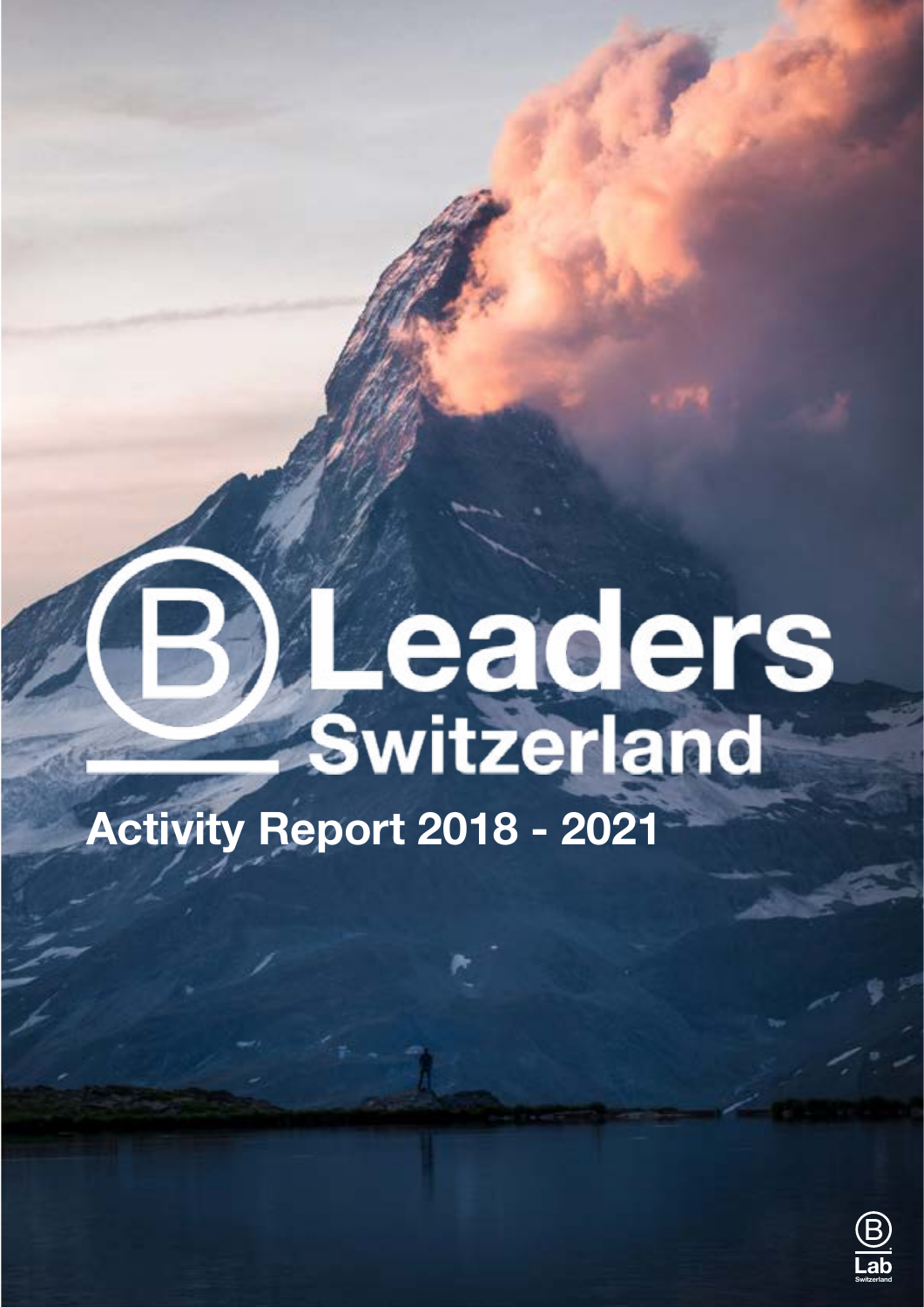## **Introduction**

The B Leaders training is a program designed by B Lab Switzerland to empower people who want to help companies measure their social and environmental performances, improve their impact, and lead them through the B Corp Certification.

The B Leaders community form a powerful building block of B Lab's Theory of Change, enabling a practitioner community to support the change we seek. By supporting companies, the B Leaders act as catalysts and allies for systems change. In particular, they contribute to: help businesses embed sustainability into their decision-making processes and set the right incentives to take into account all their stakeholders; change the definition of success into one defined by performance across financial, social and environmental metrics; redefine the role of business so that it becomes a force for good; reset the nature of the economic system itself towards an inclusive, equitable and regenerative one.

This intensive training dives into the use of the B Impact Assessment (BIA) tool to enable practitioners to measure a company's impact on their different stakeholders and the planet. They also learn to identify opportunities for material improvement, controversial issues management and how to develop effective improvement strategies and action plans for operationalization.

The B Impact Assessment tool is a free and confidential online platform designed to help measure and manage a company's impact on its five main stakeholders: governance, workers, community, environment, and customers. The BIA is designed with unique features to assess not only the dayto-day operational impact of the company, but also impact of its business model. Companies with business models that are especially positive to one or more of their stakeholders are rewarded more points for these impacts.

This intensive B Leaders program is targeted to professionals which will act as internal sustainability leaders in roles such as HR, training & development, procurement, or management-level within Swiss-based companies. It is also designed for professionals acting as external sustainability leaders with roles as consultants or advisors who have at least 80% of their activity in Switzerland.

### **Duration and structure:**

## **Day 1 Day 2**

1) Introduction to the B Corp movement and the Swiss Ecosystem.

2) Deep Dive into the B Impact Assessment Tool, the B Corp Certification and the Certification Process and review.

- 1) Deep dive into the Impact Areas of the BIA
- 2) Full comprehension of Impact Business Models
- 3) Overview of the Swiss Triple Impact Program

Between Day 1 and Day 2 the soon-to-be B Leaders work, in groups, on a case study they will have to present on the second day of the training.

## **2 Weeks Post Training**















Concrete hands on experience to validate the training

Learning Networking Open **Discussions** 

Peer

Group Exercices



**1**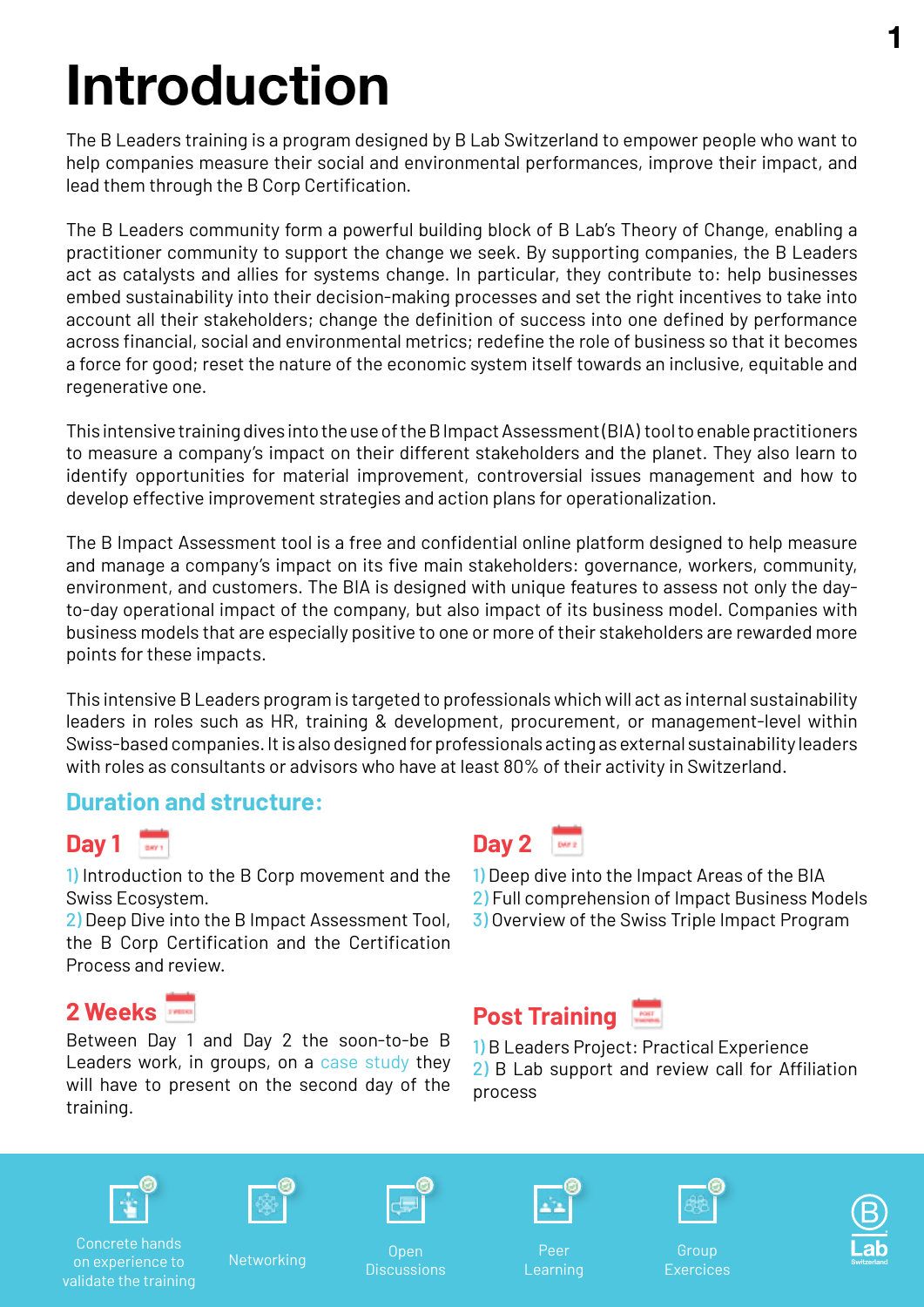## **16SESSIONS**

**Online program to adress the Covid-19 pandemic**

**Languages** 

**of training**



**YEARS OF** 

**2018 2019 2020 2021**

## **Who are B Leaders?**

B Leaders are experts in the B Corp Certification. They guide organizations in the measurement and improvement of their social and environmental performances and lead them through the B Corp Certification process.

Together, the B Leaders form a network of expertise across Switzerland and abroad. The members cover different regions and industries, ensuring guidance and support for companies willing to use business as a force for good.

Using B Lab's tools and the B Impact Assessment methodology, B Leaders form a league of committed individuals accelerating systems change towards sustainable business practices.

#### **There are two types of B Leaders:**

**B Leader Advisors:** who support companies as consultants or advisors in the process of measuring and improving their social and environmental performance.



**B Corp Champions:** who within a company, help their organization create change and lead them to obtain the B Corp Certification.

In Switzerland, B Leaders have the opportunity to participate in joint activities with B Lab Switzerland. New workshops, community initiatives, researches, or engagement projects are available regularly to support the transition of the Swiss Ecosystem.

**2**

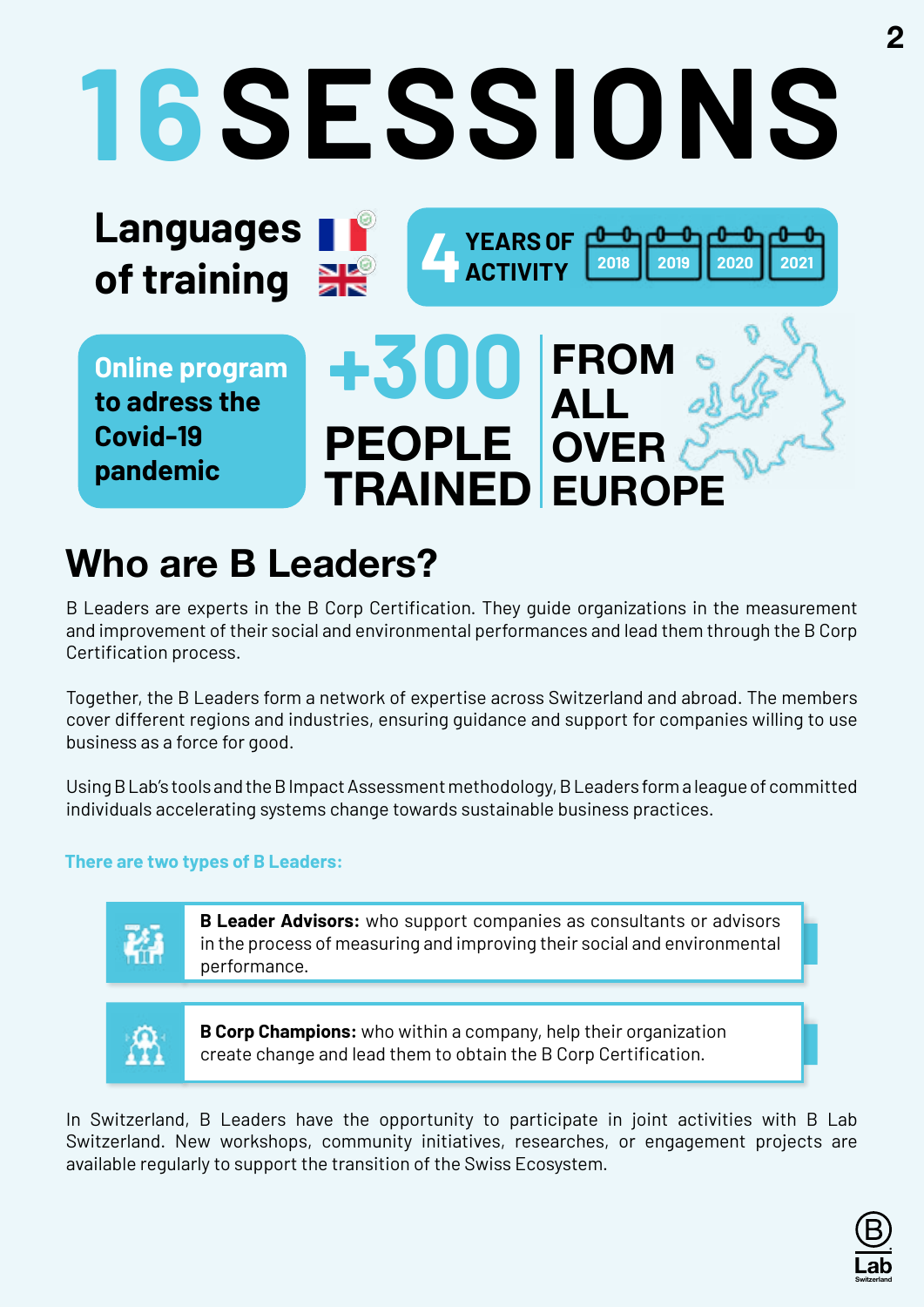

*I had the privilege of following the B Leader training by B Lab Switzerland. Great people, great methodology, bright future!* 

*But what is the link between B Corp Certification and the expertise in Brand content and digital communication? Bringing even more sense. Having even more impact;*

*Supporting organizations on their sustainability journey upstream reinforces their impact, makes the brand & content strategy even more meaningful, and feeds brands.*

*Interconnectedness is the key.*

*This is my belief.*

**Julien Levy** Brand Strategy Advisor, M&BD Consulting

## **+20**

**B Leaders joined the national Swiss Triple Impact Program as co-facilitators.**

## **Becoming a B Lab Switzerland affiliated B Leader**

At the end of the training, to become an "affiliated B Leader" and be listed on B Lab Switzerland's website, participants have to follow a dedicated affiliation process and undertake a so-called B Leader's Project.

The B Leader Project represents the practice-oriented part of the B Leaders Training. Within 8 months following the training, B Leaders are asked to support a company in the measurement of its social and environmental performance using the BIA (companies are not required to submit their BIA).

Following this assessment, the B Leader will be asked to elaborate an action plan giving recommendations for the company to improve its impact.



**Switzerland**

Participants will then undergo a review session with B Lab Switzerland to discuss the project they worked on and review the action plan they proposed.

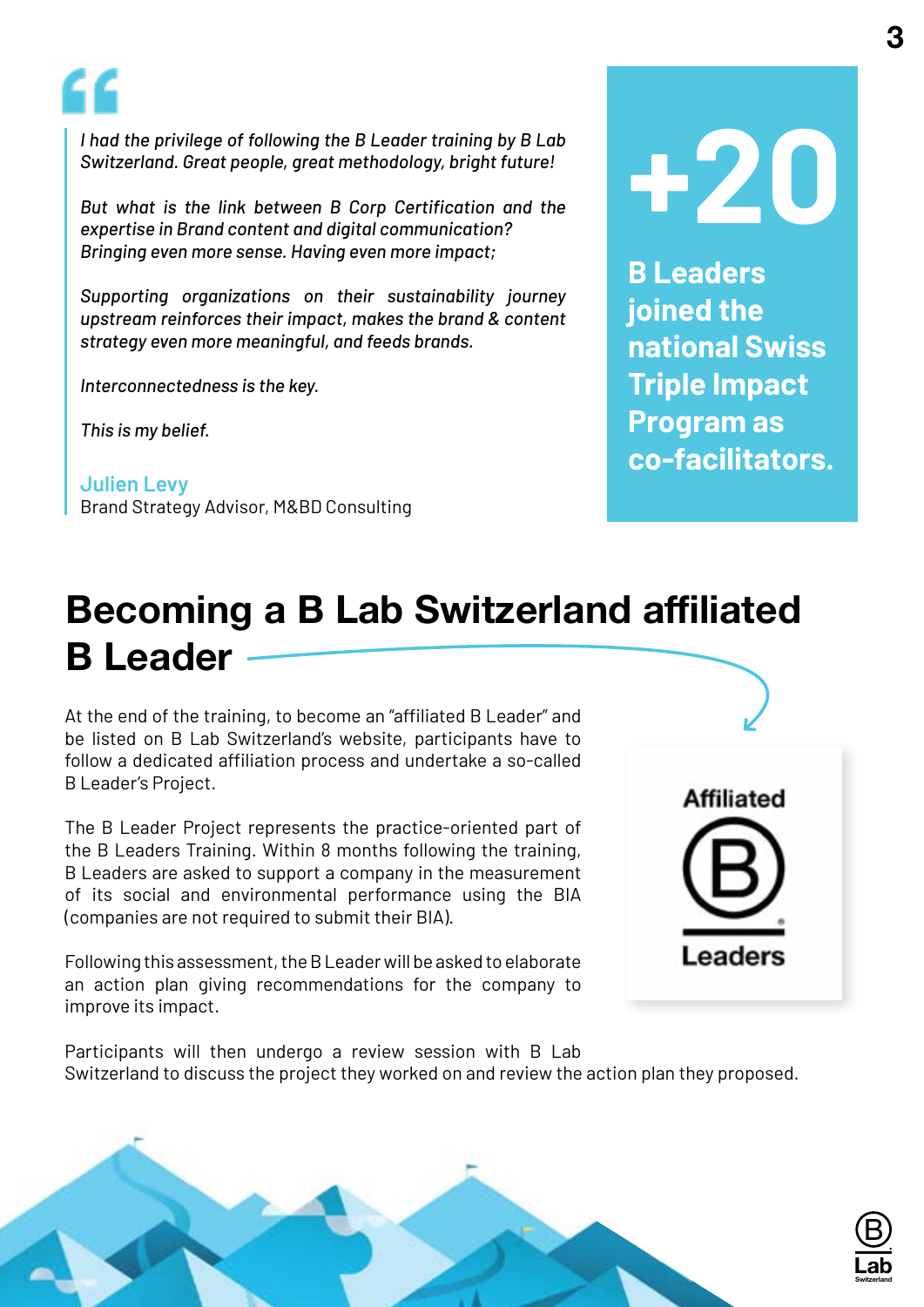## **What the B Leaders training brings:**

The training is designed to bring both theoretical and practical understandings of the B Corp Movement, the importance of guiding companies through the improvement of their environmental and social performance, the B Corp Certification, and the B Impact Assessment.

After the training and the validation of the B Leaders Project, a participant should:



**Switzerland**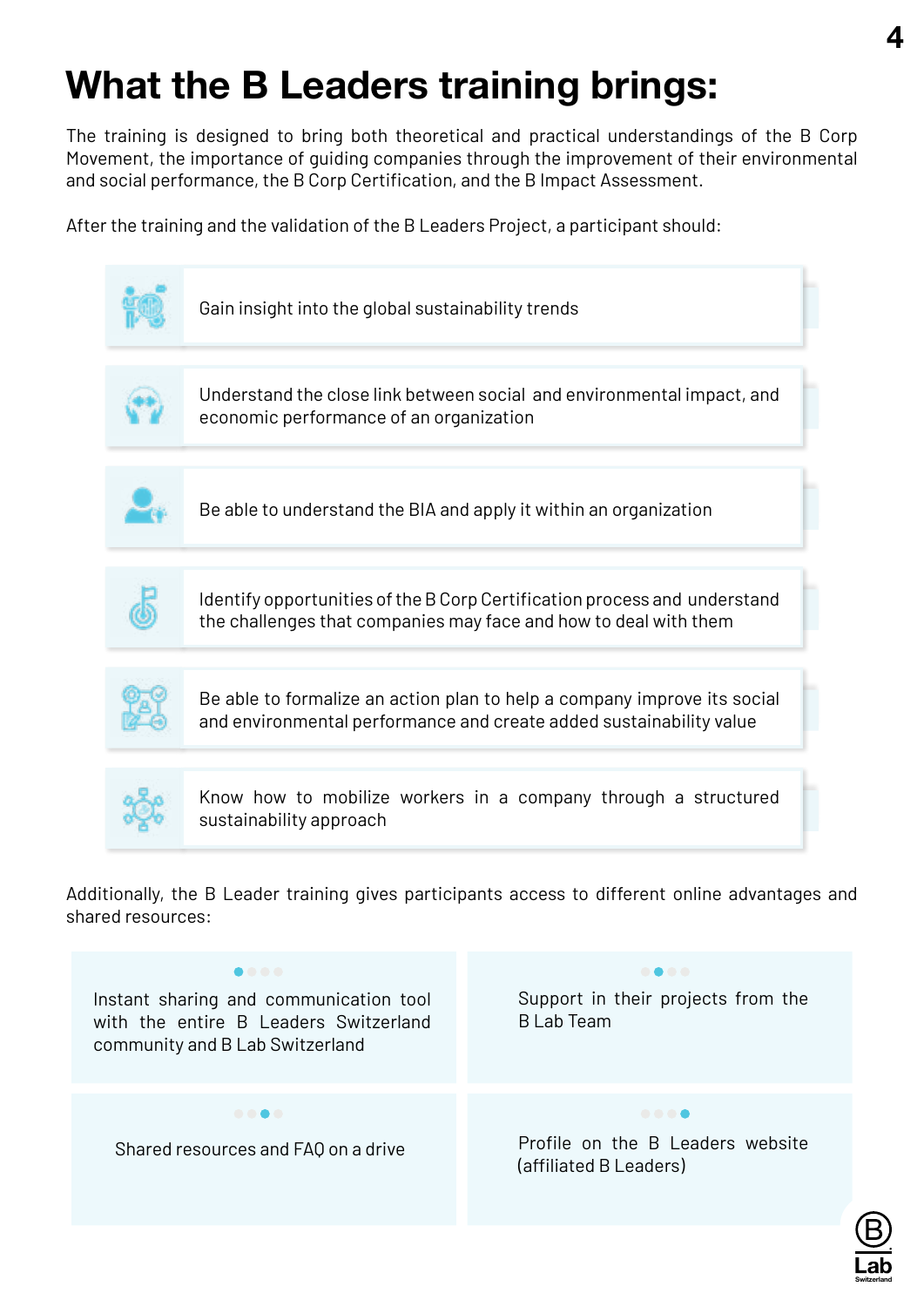## **Join an online community shared by more than 250 participants!**



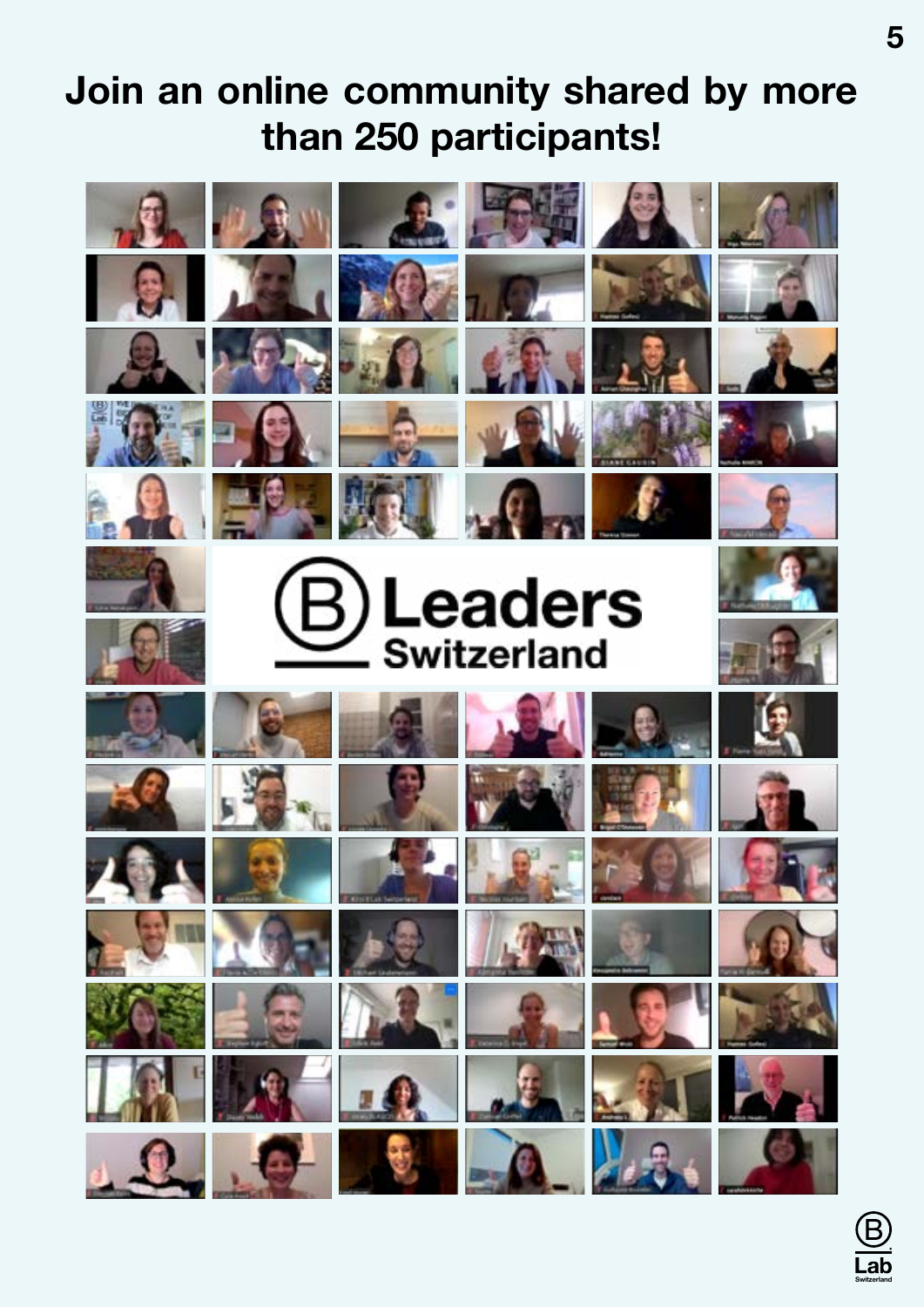## **Conclusion**

B Lab Switzerland is proud of the community of B Leaders trained throughout the years! The work they achieve, the challenges they tackle and the systems change they are accelerating is definitely inspiring.

We truly believe that the B Leaders training is a valuable resource for all professionals willing to level up their game on sustainability and the B Corp Certification. It will not only help them act as catalysts for change, but also provide them with the tools to support companies in understanding their social and environmental performance, and identifying improvement opportunities. The ability to measure a company's impact is the first step to improving it.

#### For the future, B Lab Switzerland has a dual vision for B Leaders training.

First of all, we are in the process of redesigning our current B Leaders training to offer longer, more in-depth and practical training. The new training will embed even more content on real-life situations and challenges, and foster additional synergies between our B leaders through regular group work and peer exchange. In terms of audience, this training will bring most added value to CSR consultants and internal B Corp Champions looking for best practices, concrete actions and meaningful results in measuring and improving impact, CSR reporting, and building action plans. The redesigned B Leaders training will start rolling out in early 2022.

Second, we ambition to accelerate the sharing of our knowledge throughout Switzerland. As a result, B Lab Switzerland will launch B Leaders training in German, and a first training is in production for release by the end of 2021. We couldn't be more excited to address audiences in Germanspeaking Switzerland, bringing more diversity to the B Leaders community, and contributing to the understanding of impact measurement, our assessment tools and the opportunities they represent.

These two goals are embedded in B Lab's mission to harness the power of business to help address society's greatest challenges. B Lab envisions a world where businesses have environmental preservation, social well-being and financial sustainability at their core, alongside impact management. To make this vision a reality, it is necessary to equip both companies and individuals with the necessary tools and knowledge to accelerate the shift and redefine the role businesses hold in society.

#### **Are you ready to make a change?**